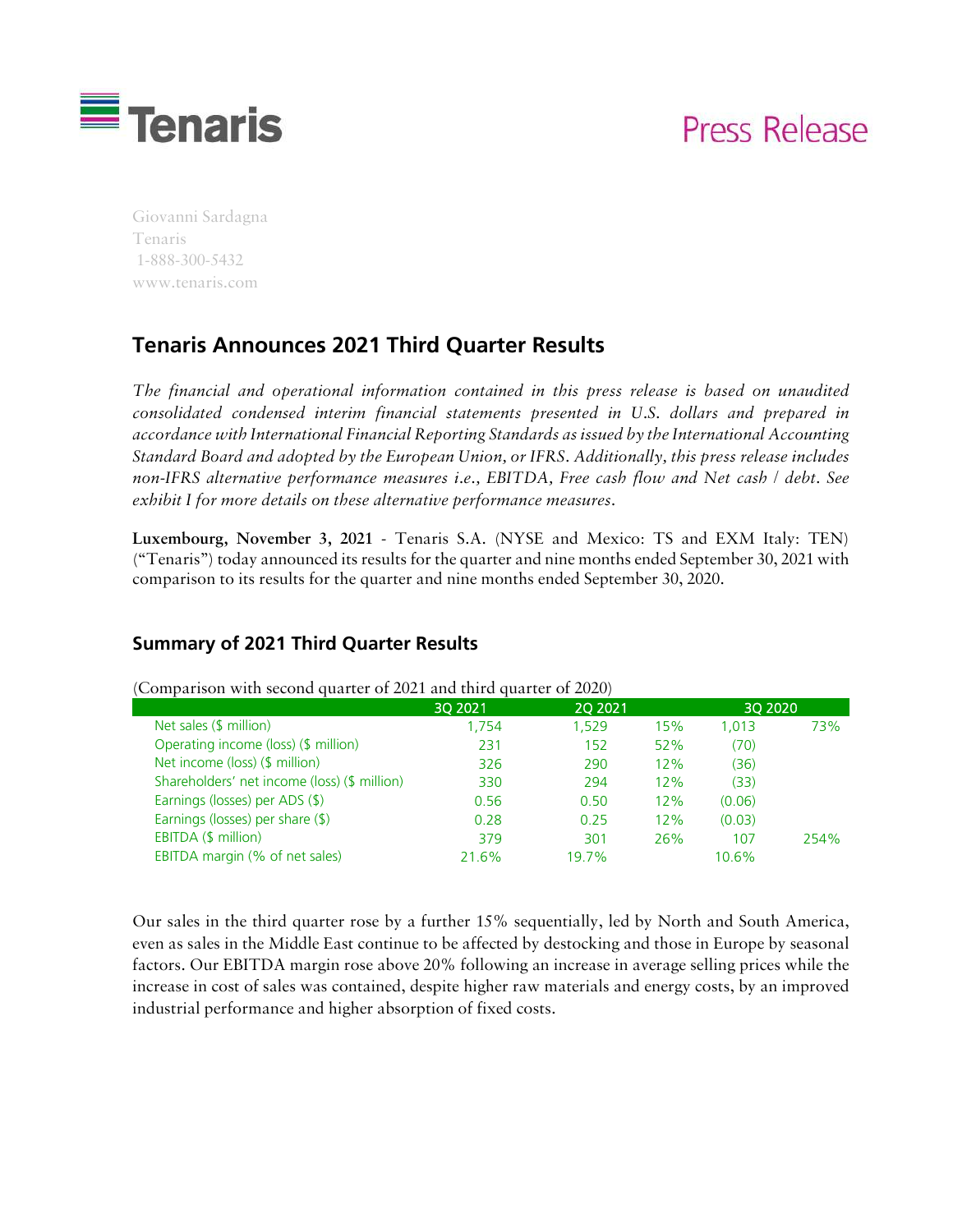With the continuing ramp up of operations at our industrial facilities in the United States, including the reopening of our Ambridge, PA, seamless pipe mill and our Baytown, TX, heat treatment and finishing facilities, and higher activity levels, working capital during the quarter increased by \$276 million. Cash provided by operating activities totaled \$53 million and with capital expenditures of \$74 million during the quarter, our free cash flow was slightly negative and our net cash position at September 30, 2021 declined to \$830 million compared to \$854 million in the previous quarter.

# **Interim Dividend Payment**

Our board of directors approved the payment of an interim dividend of \$0.13 per share (\$0.26 per ADS), or approximately \$153 million. The payment date will be November 24, 2021 , with an ex-dividend date on November 22, 2021 and record date on November 23, 2021.

# **Termination of NKKTubes joint venture**

On November 2, 2021, Tenaris reached a preliminary agreement with JFE Holdings Inc. ("JFE") to terminate the joint venture for the operation of the seamless pipe manufacturing facility in Kawasaki, Japan.

The facility, located in the Keihin steel complex owned by JFE, has been operated by NKKTubes, a company owned 51% by Tenaris and 49% by JFE, since 2000. NKKTubes has been dependent on JFE's Keihin steel complex for the supply of raw materials, energy and other essential services.

On March 27, 2020, JFE had informed Tenaris of its decision to permanently cease as from JFE's fiscal year ending March 2024 the operations of its steel manufacturing facilities located at the Keihin complex. In light of that development, Tenaris and JFE engaged in discussions and ultimately determined that the project was no longer economically sustainable and, accordingly, amicably agreed to terminate their joint venture and liquidate NKKTubes.

The parties have agreed to cease NKKTubes' manufacturing operations by the end of June 2022 and to dissolve the company by the end of December 2022.

Tenaris and JFE highly recognize the contribution of NKKTubes' employees. The parties are committed to work in good faith to provide adequate communication and support under the present circumstances.

Tenaris and JFE are also committed to ensure the supply of tubular material, including 13 Chrome alloy products, to NKKTubes' international customers after its closure. In addition, JFE will support NKKTubes' domestic customers according to customers' needs.

Tenaris and JFE will also engage in an open dialogue with suppliers, local community groups and governmental entities affected by the NKKTubes dissolution.

Tenaris and JFE intend to continue discussing cooperatively with respect to other aspects of the dissolution of the joint venture, with a view towards reaching a definitive agreement prior to June 2022.

For information on the accounting impact of the NKKTubes termination, see note 23 Subsequent events to the consolidated condensed interim financial statements as of September 30, 2021.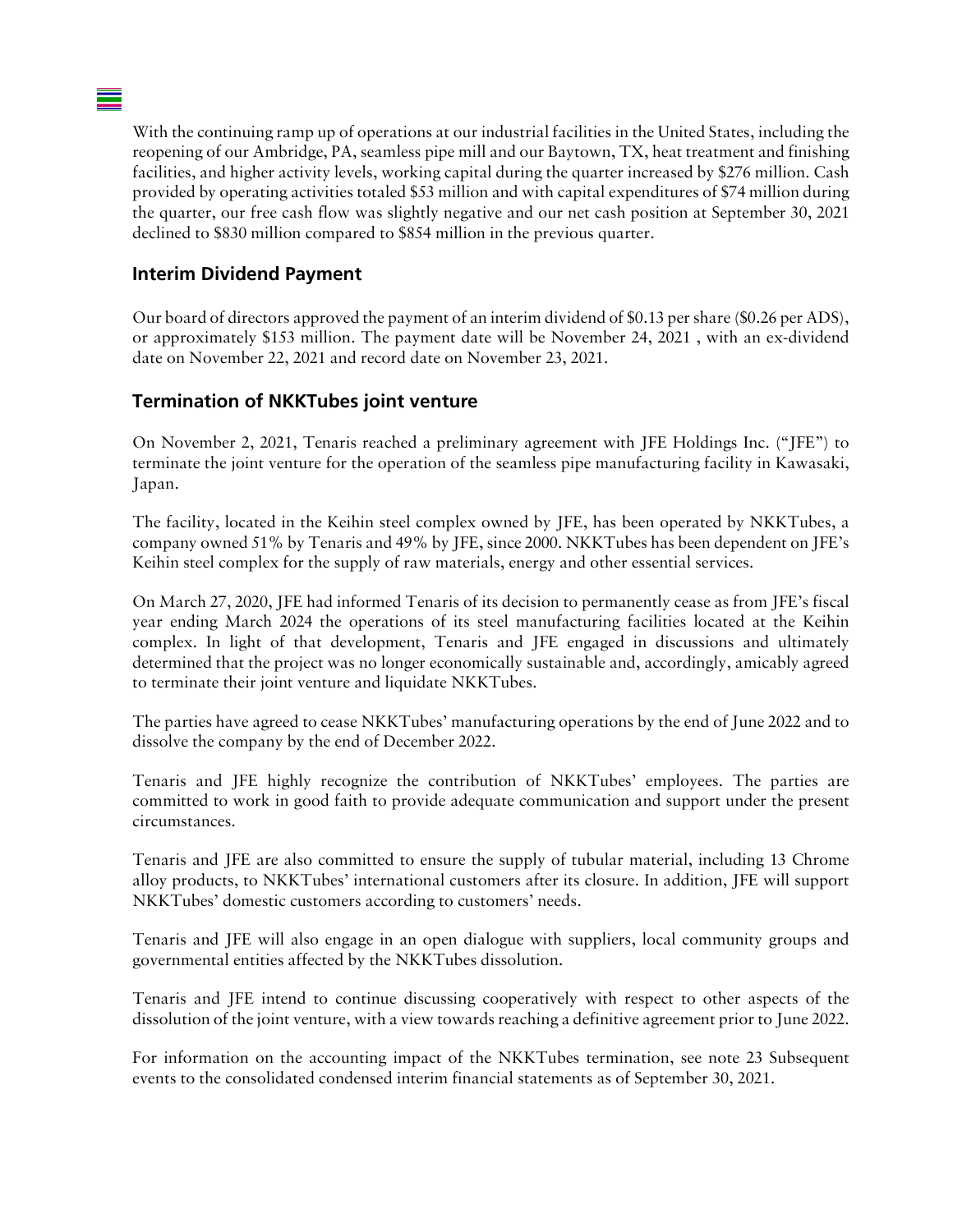#### **Market Background and Outlook**

The strength of the global economic rebound so far this year and lower levels of investment in the energy sector over the past years have resulted in a tighter energy market. As OPEC+ countries continue to contain production levels and large, publicly listed US shale producers restrain capital spending, global oil inventories have declined below 5-year average levels and are supportive of high prices.

Drilling activity in the U.S. and Canada continues to increase led by private operators and further gradual increases are likely in the coming months. In Latin America, drilling activity has shown a recovery this year, with higher activity in the Vaca Muerta shale in Argentina and in Colombia as well as the offshore regions of Brazil, Mexico and Guyana. In the Eastern Hemisphere, drilling activity is now recovering gradually and this recovery should extend further in the coming months though demand for OCTG will continue to be tempered by ongoing destocking in key Middle East markets.

We anticipate that sales will show a further increase in the fourth quarter, again led by North America, where the market has absorbed excess OCTG inventories and prices are increasing. Our EBITDA margin in the fourth quarter should remain close to the current level as price increases compensate for raw material, energy and logistic cost increases.

On October 27, 2021, in response to a petition from U.S. Steel Tubular Products, a small number of other U.S. domestic welded OCTG producers, and a steelworkers' union, the U.S. Department of Commerce (DOC) initiated anti-dumping duty investigations on OCTG imports from Mexico, Argentina and Russia and countervailing duty investigations on OCTG imports from Russia and South Korea. The International Trade Commission (ITC) is required to make a preliminary determination of injury. In case of a negative ITC determination, the investigations will be terminated. Otherwise, the investigations will proceed until the DOC and the ITC make final determinations. Tenaris, which imports OCTG from Argentina and Mexico to complement its production in the United States, believes that the petition is unjustified and intends to vigorously challenge any claim that its imports are causing or threatening injury to the U.S. domestic OCTG industry. At this time, Tenaris cannot predict the outcome of this matter or estimate the potential impact, if any, that the resolution of this matter may have on Tenaris's business. Over the past 15 years, Tenaris has realized substantial investments, more than any other company, in acquisitions and new production to build up a competitive OCTG production system in the United States; we believe we are well placed to continue serving our customers even in case of an adverse resolution of the matter.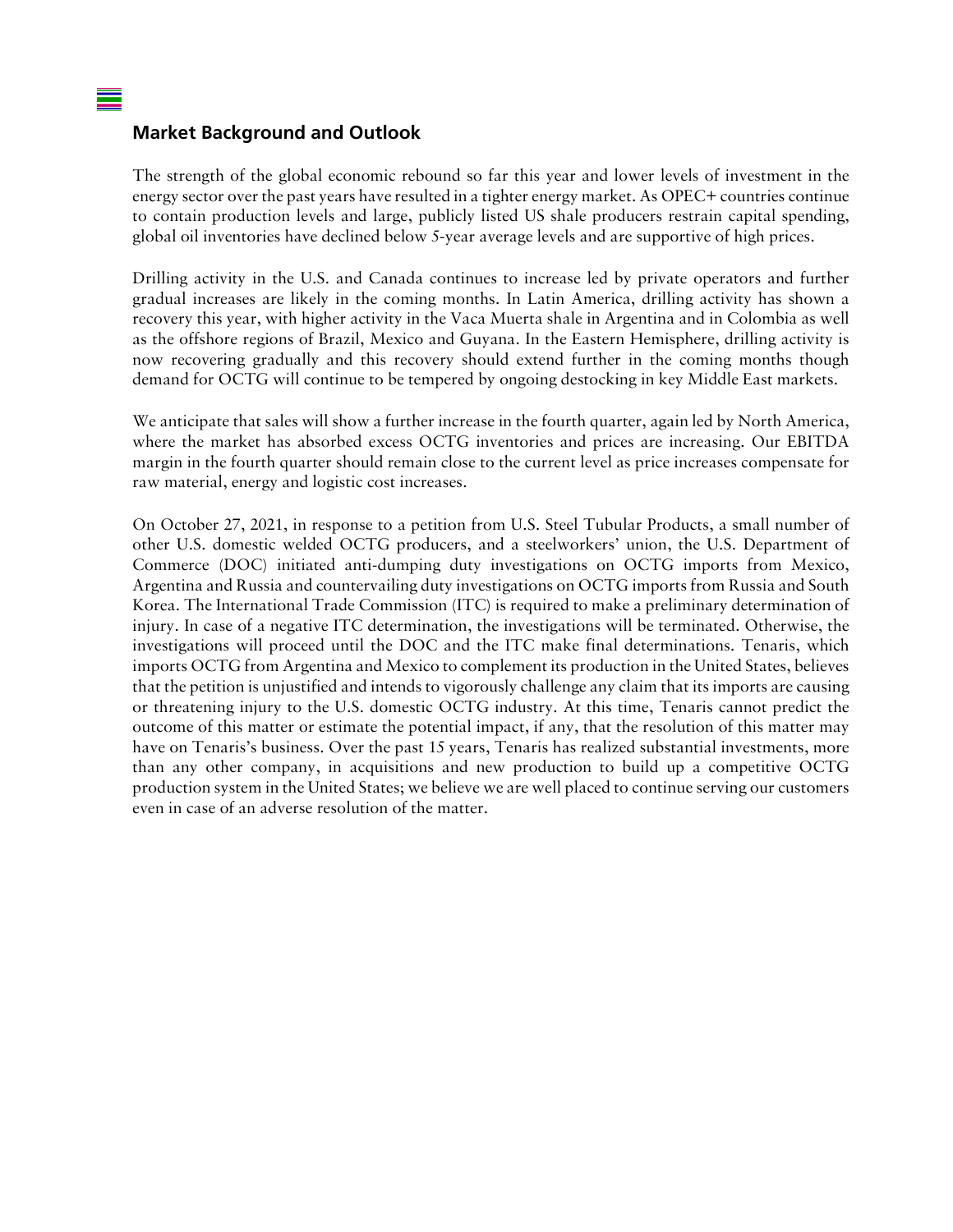# **Analysis of 2021 Third Quarter Results**

#### *Tubes*

The following table indicates, for our Tubes business segment, sales volumes of seamless and welded pipes for the periods indicated below:

| Tubes Sales volume (thousand metric tons) | 30 20 21 | 20 20 21 |          | 30 20 20 |       |
|-------------------------------------------|----------|----------|----------|----------|-------|
| <b>Seamless</b>                           | 675      | 611      | 10%      | 383      | 76%   |
| Welded                                    |          | 79       | $(10\%)$ | 99       | (28%) |
| Total                                     | 746      | 690      | 8%       | 482      | 55%   |

The following table indicates, for our Tubes business segment, net sales by geographic region, operating income and operating income as a percentage of net sales for the periods indicated below:

| Tubes                                | 30 20 21 | 20 20 21 |       | 30 20 20  |       |
|--------------------------------------|----------|----------|-------|-----------|-------|
| (Net sales - \$ million)             |          |          |       |           |       |
| North America                        | 901      | 706      | 28%   | 353       | 155%  |
| South America                        | 314      | 230      | 37%   | 131       | 140%  |
| Europe                               | 141      | 170      | (17%) | 126       | 12%   |
| Middle East & Africa                 | 199      | 228      | (13%) | 262       | (24%) |
| Asia Pacific                         | 52       | 62       | (17%) | 75        | (31%) |
| Total net sales (\$ million)         | 1,607    | 1.397    | 15%   | 946       | 70%   |
| Operating income (loss) (\$ million) | 200      | 130      | 53%   | (66)      | 402%  |
| Operating margin (% of sales)        | 12.4%    | $9.3\%$  |       | $(6.9\%)$ |       |

Net sales of tubular products and services increased 15% sequentially and 70% year on year. The sequential increase reflects an 8% increase in volumes and a 6% increase in average selling prices mainly driven by higher prices on our sales in the Americas. In North America our sales increased mainly due to higher sales of OCTG products in the United States and Canada and higher sales of OCTG and line pipe in Mexico. In South America, sales increased mainly due to higher sales of OCTG products in Argentina, Colombia and Guyana. In Europe sales declined reflecting lower sequential sales in the North Sea, following a strong second quarter, and seasonally lower sales of line pipe products to distributors. In the Middle East and Africa sales declined, reflecting ongoing destocking in the region and lower shipments of high value products to Qatar. In Asia Pacific, our sales declined mainly due to lower OCTG sales in China and lower sales of line pipe products in Indonesia.

*Operating result from tubular products and services*, increased to a gain of \$200 million in the third quarter of 2021, compared to a gain of \$130 million in the previous quarter and a loss of \$66 million in the third quarter of 2020. Operating results for our Tubes segment included severance charges of \$7 million in the quarter, \$8 million in the previous quarter and \$27 million in the third quarter of 2020. During the quarter operating margin increased following a 6% increase in average selling prices while cost of sales increased only slightly as higher raw materials and energy costs were offset by a better industrial performance and absorption of fixed costs. SG&A as a percentage of sales also declined sequentially.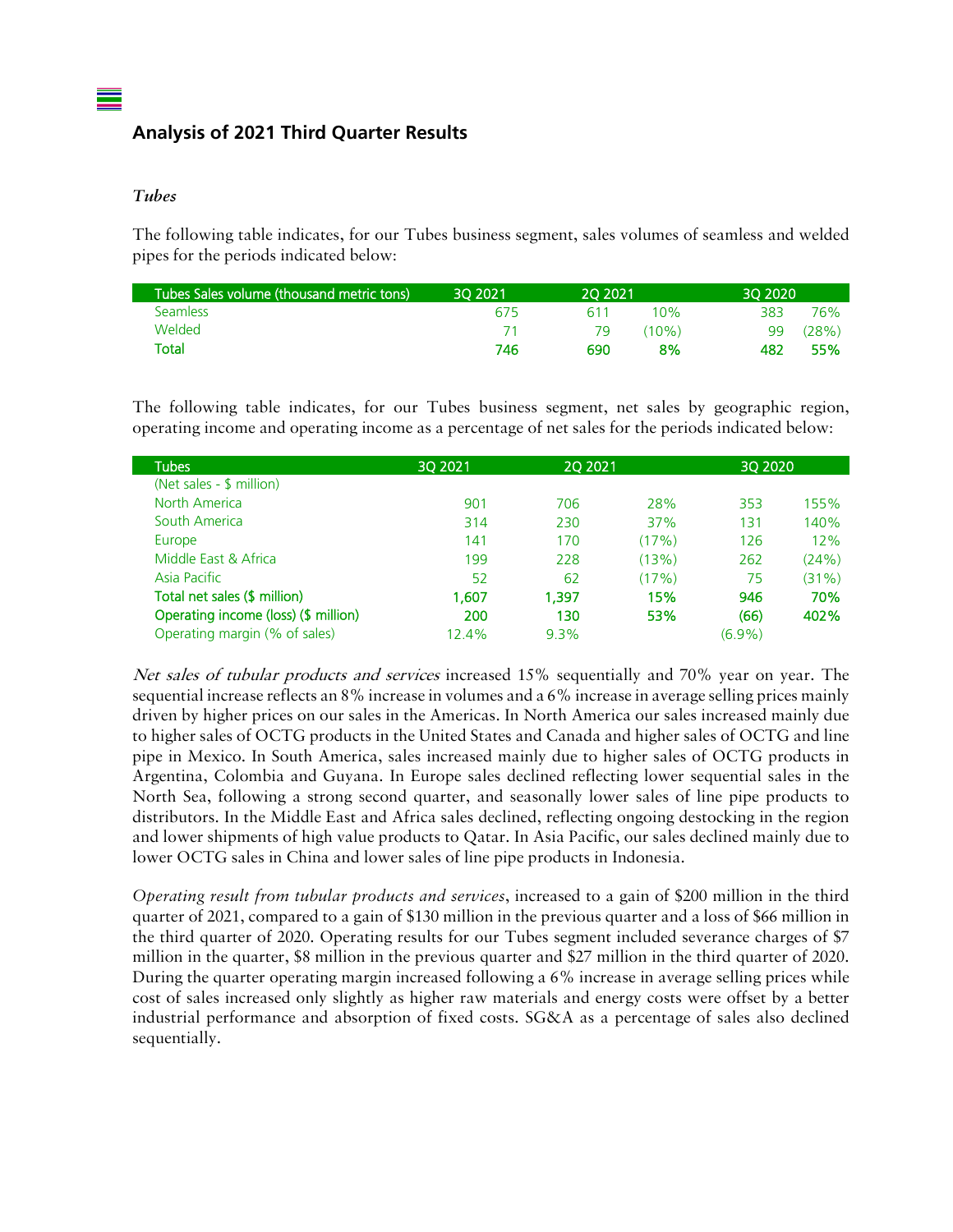#### *Others*

The following table indicates, for our Others business segment, net sales, operating income and operating income as a percentage of net sales for the periods indicated below:

| Others                               | 30 20 21 | 20 20 21 |        | 30 20 20  |         |
|--------------------------------------|----------|----------|--------|-----------|---------|
| Net sales (\$ million)               | 147      | ' 32.    | $11\%$ | ჩჩ        | $121\%$ |
| Operating income (loss) (\$ million) |          |          | 47%    | (خ)       |         |
| Operating margin (% of sales)        | 21 4%    | 16.3%    |        | $(6.9\%)$ |         |

*Net sales of other products and services* increased 11% sequentially and 121% year on year. The sequential increase in sales and in operating income was mainly related to the new oil services business in Argentina, sucker rods and industrial equipment in Brazil.

Selling, general and administrative expenses, or SG&A, amounted to \$317 million, or 18.1% of net sales in the third quarter of 2021, compared to \$297 million, 19.4% in the previous quarter and \$234 million, 23.1% in the third quarter of 2020. SG&A expenses during the quarter included \$3 million of leaving indemnities compared to \$6 million in the previous quarter and \$9 million in the third quarter of 2020. While SG&A expenses increased sequentially, mainly due to higher selling expenses (freights and commissions), provisions for contingencies and taxes, partially offset by lower labor costs, they declined as a percentage of sales.

Other operating results amounted to a gain of \$8 million in the third quarter of 2021, compared to \$34 million in the previous quarter and \$7 million in the third quarter of 2020. The result of the quarter mainly includes the gain from the sale of fixed assets in Saudi Arabia, while in the previous quarter we had a \$33 million gain from the recognition of fiscal credits in Brazil.

Financial results were close to zero in the third quarter of 2021, compared to a gain of \$10 million in the previous quarter and a loss of \$15 million in the third quarter of 2020. The result of the quarter corresponds mainly to a net interest expense of \$1.3 million, partially offset by a net FX gain and other financial results of \$1 million.

Equity in earnings of non-consolidated companies generated a gain of \$154 million in the third quarter of 2021, compared to \$146 million in the previous quarter and \$21 million in the third quarter of 2020. These results are mainly derived from our equity investment in Ternium (NYSE:TX) and Usiminas, and reflect the good dynamics in the flat steel sector derived from record high steel prices.

Income tax charge amounted to \$59 million in the third quarter of 2021, compared to \$17 million in the previous quarter and a \$28 million gain in the third quarter of 2020. Taxes increased during the quarter due to the better results at several subsidiaries following the improvement in activity.

#### **Cash Flow and Liquidity of 2021 Third Quarter**

Net cash provided by operating activities during the third quarter of 2021 was \$53 million, compared to a use of \$50 million in the previous quarter and a cash generation of \$417 million in the third quarter of 2020. During the third quarter of 2021 cash used in working capital amounted to \$276 million.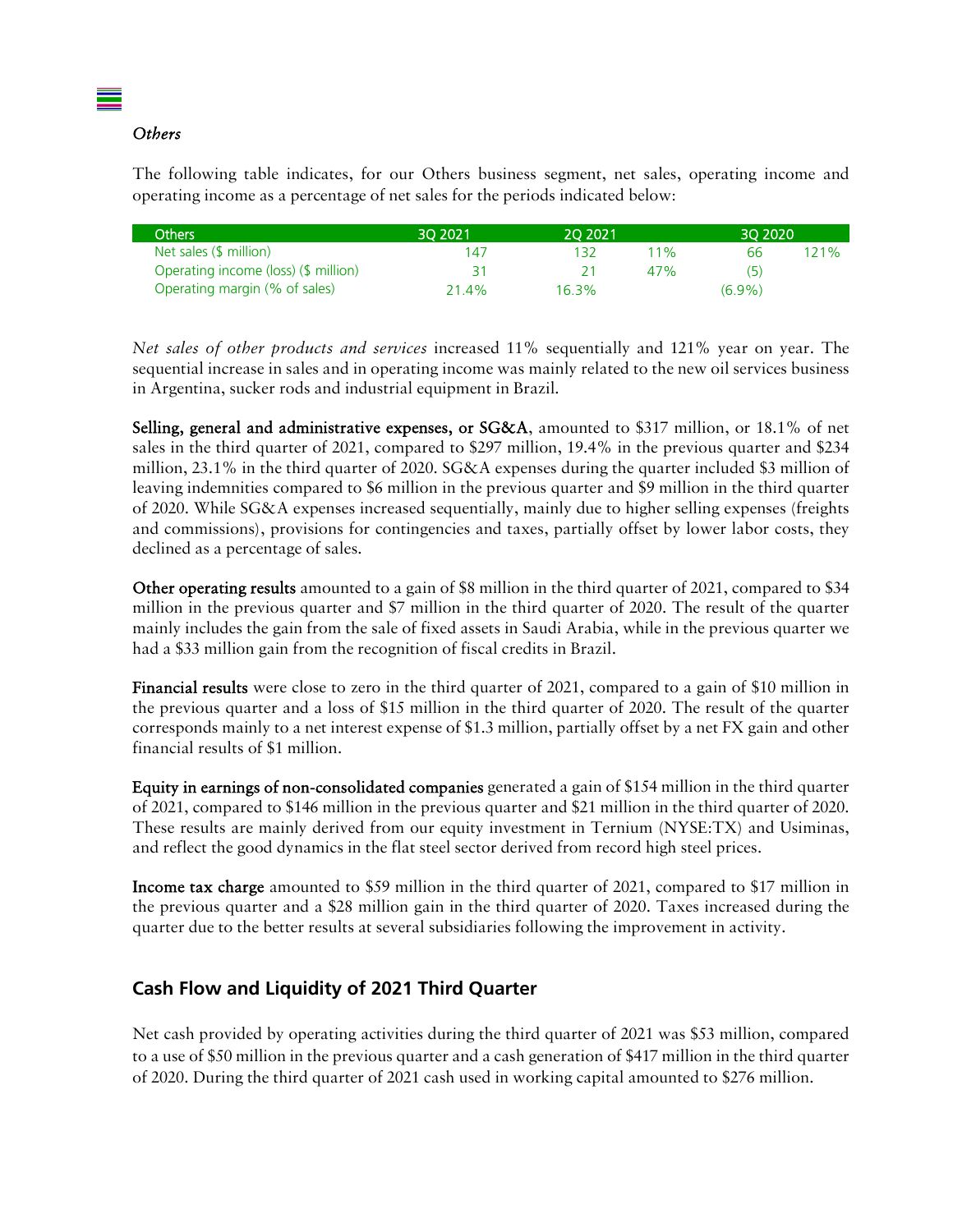With capital expenditures of \$74 million, we had a negative free cash flow of \$21 million during the quarter. Our net cash position amounted to \$830 million at September 30, 2021, from \$854 million at June 30, 2021.

### **Analysis of 2021 First Nine Months Results**

|                                              | 9M 2021 | 9M 2020 | Increase/(Decrease) |
|----------------------------------------------|---------|---------|---------------------|
| Net sales (\$ million)                       | 4,464   | 4.016   | 11%                 |
| Operating income (loss) (\$ million)         | 434     | (670)   |                     |
| Net income (loss) (\$ million)               | 717     | (752)   |                     |
| Shareholders' net income (loss) (\$ million) | 730     | (741)   |                     |
| Earnings (losses) per ADS (\$)               | 1.24    | (1.26)  |                     |
| Earnings (losses) per share (\$)             | 0.62    | (0.63)  |                     |
| EBITDA (\$ million)                          | 877     | 446     | 97%                 |
| EBITDA margin (% of net sales)               | 19.6%   | 11 1%   |                     |

The following table shows our net sales by business segment for the periods indicated below:

| Net sales (\$ million) | 9M 2021 |     | 9M 2020 |     | Increase/(Decrease) |
|------------------------|---------|-----|---------|-----|---------------------|
| Tubes                  | 4.084   | 91% | 3.794   | 94% | 8%                  |
| <b>Others</b>          | 380     | 9%  | 222     | 6%  | <b>71%</b>          |
| Total                  | 4.464   |     | 4.016   |     | $11\%$              |

#### *Tubes*

The following table indicates, for our Tubes business segment, sales volumes of seamless and welded pipes for the periods indicated below:

| Tubes Sales volume (thousand metric tons) | 9M 2021 | 9M 2020 | Increase/(Decrease) |
|-------------------------------------------|---------|---------|---------------------|
| <b>Seamless</b>                           | 1.782   | 1.495   | 19%                 |
| Welded                                    | 221     | 377     | $(41\%)$            |
| Total                                     | 2.003   | 1.871   | 7%                  |

The following table indicates, for our Tubes business segment, net sales by geographic region, operating income and operating income as a percentage of net sales for the periods indicated below:

| <b>Tubes</b>                         | 9M 2021 | 9M 2020 | Increase/(Decrease) |
|--------------------------------------|---------|---------|---------------------|
| (Net sales - \$ million)             |         |         |                     |
| North America                        | 2,122   | 1.717   | 24%                 |
| South America                        | 710     | 501     | 42%                 |
| Europe                               | 454     | 429     | 6%                  |
| Middle East & Africa                 | 623     | 900     | (31%)               |
| Asia Pacific                         | 174     | 247     | (30%)               |
| Total net sales (\$ million)         | 4,084   | 3,794   | 8%                  |
| Operating income (loss) (\$ million) | 368     | (619)   | 159%                |
| Operating margin (% of sales)        | $9.0\%$ | (16.3%) |                     |

*Net sales of tubular products and services* increased 8% to \$4,084 million in the first nine months of 2021, compared to \$3,794 million in the first nine months of 2020 due to an increase in volumes of 7% and a 1% increase in average selling prices. Sales increased in the Americas and Europe while they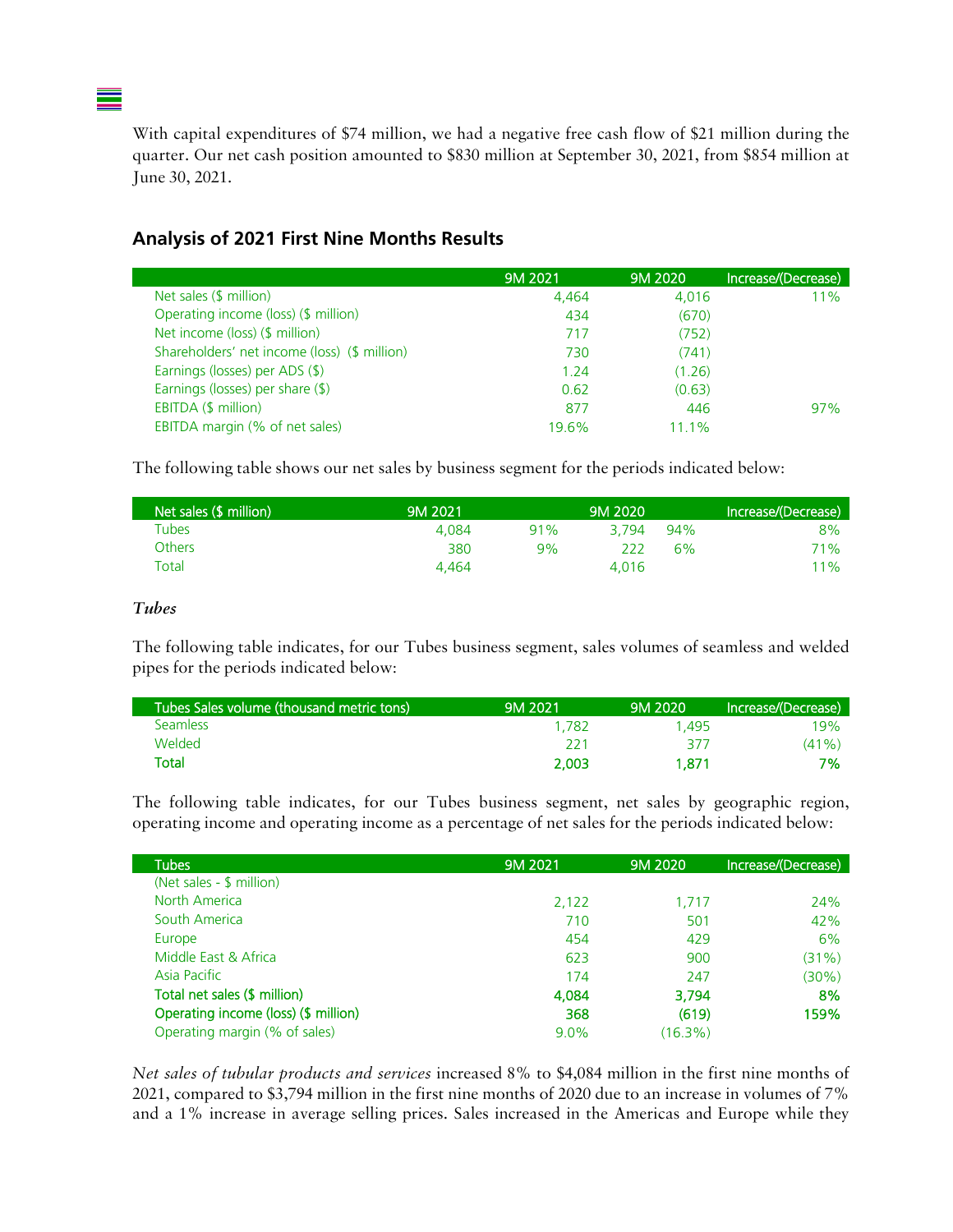decreased in the Eastern Hemisphere. Average drilling activity in the United States and Canada remained stable, while internationally it declined 16% compared to the first nine months of 2020.

*Operating results from tubular products and services* amounted to a gain of \$368 million in the first nine months of 2021 compared to a loss of \$619 million in the first nine months of 2020. Tubes operating results in the first nine months of 2020 were affected by \$102 million of severance charges and by an impairment charge of \$582 million, while severance charges amounted to \$20 million in the first nine months of 2021. Additionally, during 2021 we benefited from a \$34 million gain from the recognition of fiscal credits in Brazil, partially offset by \$23 million higher costs associated to the winter storm Uri. In the year to date 2021 our operating income improved thanks to the increase in sales and a better industrial performance due to the increased levels of activity and utilization of production capacity.

#### *Others*

The following table indicates, for our Others business segment, net sales, operating income and operating income as a percentage of net sales for the periods indicated below:

| <b>Others</b>                        | 9M 2021  | 9M 2020    | Increase/(Decrease) |
|--------------------------------------|----------|------------|---------------------|
| Net sales (\$ million)               | 380      |            | 71%                 |
| Operating income (loss) (\$ million) | 66       | (51)       | 229%                |
| Operating margin (% of sales)        | $17.4\%$ | $(23.1\%)$ |                     |

Net sales of other products and services increased 71% to \$380 million in the first nine months of 2021, compared to \$222 million in the first nine months of 2020. The increase in sales and profitability, are mainly due to higher sales from our new oil services business in Argentina which offers hydraulic fracturing and coiled tubing services, higher sales of excess raw materials and energy, sucker rods, industrial equipment in Brazil and pipes for plumbing applications in Italy.

SG&A amounted to \$869 million in the first nine months of 2021, representing 19.5% of sales, and \$877 million in the first nine months of 2020, representing 21.8% of sales. During the first nine months of 2020 SG&A includes \$45 million of leaving indemnities, while in the first nine months of 2021 it includes \$12 million. In the first nine months of 2021 selling expenses (freights and commissions), increased following the increase in sales, partially offset by lower labor costs and amortization of intangible assets.

Other operating results amounted to a gain of \$50 million in the first nine months of 2021, compared to a gain of \$5 million in the first nine months of 2020. The gain in 2021 is mainly due to a \$34 million recognition of fiscal credits in Brazil and the profit from the sale of fixed assets in Saudi Arabia.

Financial results amounted to a gain of \$21 million in the first nine months of 2021 compared to a loss of \$51 million in the same period of 2020. The \$15 million net finance income in the first nine months of 2021 includes a \$17 million gain attributable to interests from fiscal credits in Brazil. Additionally, in the first nine months of 2021 we had a \$6 million foreign exchange gain net of foreign exchangederivative results, which is mainly related to the Euro depreciation on Euro denominated intercompany liabilities in subsidiaries with functional currency U.S. dollar and the Argentine peso devaluation against the U.S. dollar on our Argentine peso-denominated borrowings and liabilities.

Equity in earnings of non-consolidated companies generated a gain of \$379 million in the first nine months of 2021, compared to a gain of \$27 million in the first nine months of 2020. These results are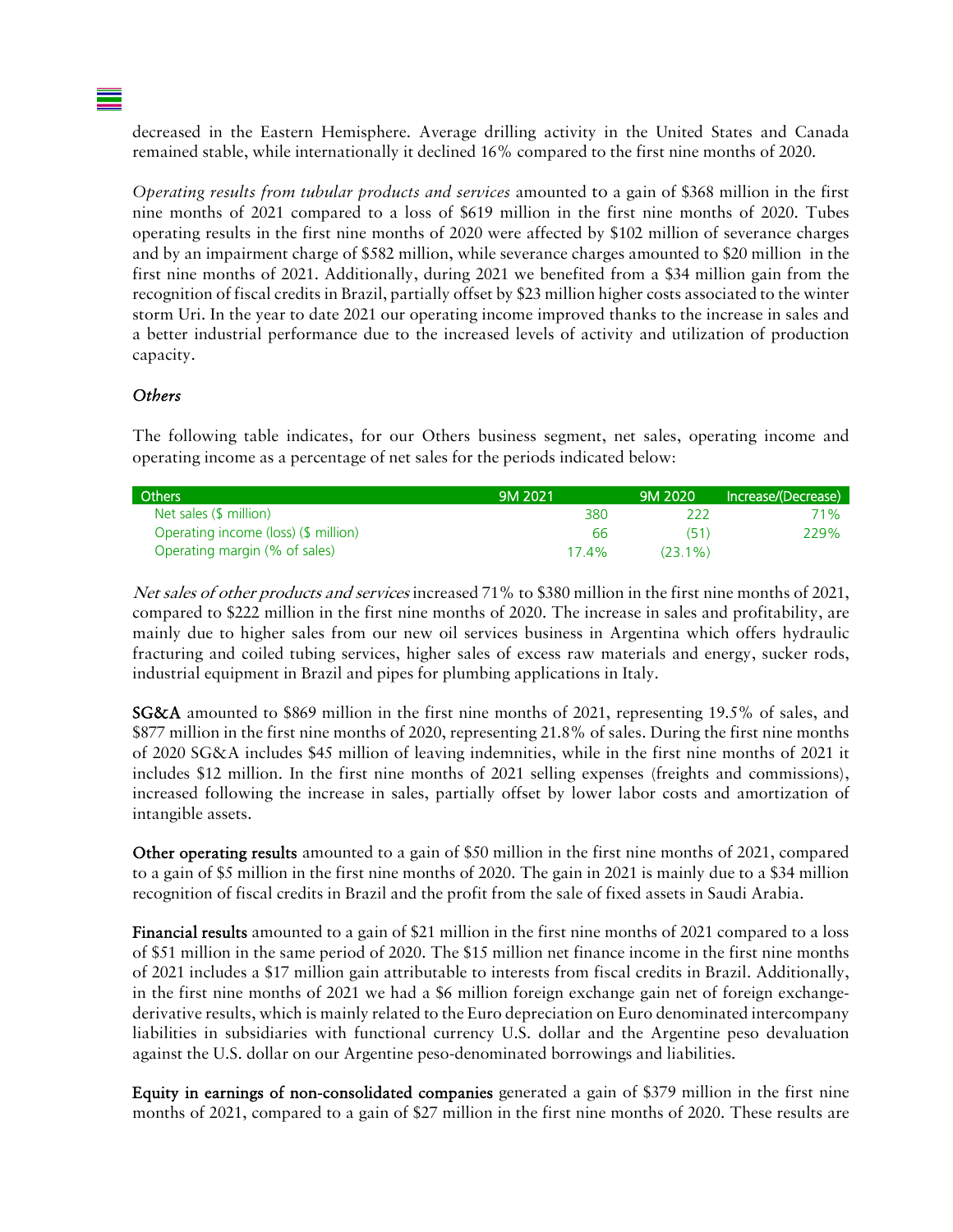mainly derived from our participation in Ternium (NYSE:TX) and Usiminas, and currently reflects the good dynamics in the flat steel sector derived from record high steel prices.

Income tax amounted to a charge of \$117 million in the first nine months of 2021, compared to \$58 million in the first nine months of 2020, reflecting better results in several subsidiaries following the increase in activity.

#### **Cash Flow and Liquidity of 2021 First Nine Months**

Net cash provided by operations during the first nine months of 2021 was \$73 million (net of \$673 million used in working capital), compared to \$1,381 million (including \$1,097 million working capital reduction) in the same period of 2020.

With capital expenditures of \$171 million, we had a negative free cash flow of \$98 million during the first nine months of 2021, compared to a positive free cash flow of \$1,226 million in the first nine months of 2020.

Our net cash position amounted to \$830 million at September 30, 2021, from \$1.1 billion at December 31, 2020.

### **Conference call**

Tenaris will hold a conference call to discuss the above reported results, on November 4, 2021, at 11:00 a.m. (Eastern Time). Following a brief summary, the conference call will be opened to questions. To access the conference call dial in  $+1$  866 789 1656 within North America or  $+1$  630 489 1502 Internationally. The access number is "6094263". Please dial in 10 minutes before the scheduled start time. The conference call will be also available by webcast at ir.tenaris.com/events-and-presentations.

A replay of the conference call will be available on our webpage http://ir.tenaris.com/ or by phone from 2.00 pm ET on November 4 through 1:00 pm ET on November 12, 2021. To access the replay by phone, please dial +1 855 859 2056 or +1 404 537 3406 and enter passcode ""6094263" when prompted.

*Some of the statements contained in this press release are "forward-looking statements". Forwardlooking statements are based on management's current views and assumptions and involve known and unknown risks that could cause actual results, performance or events to differ materially from those expressed or implied by those statements. These risks include but are not limited to risks arising from uncertainties as to future oil and gas prices and their impact on investment programs by oil and gas companies.*

*Press releases and financial statements can be downloaded from Tenaris's website at* http://ir.tenaris.com/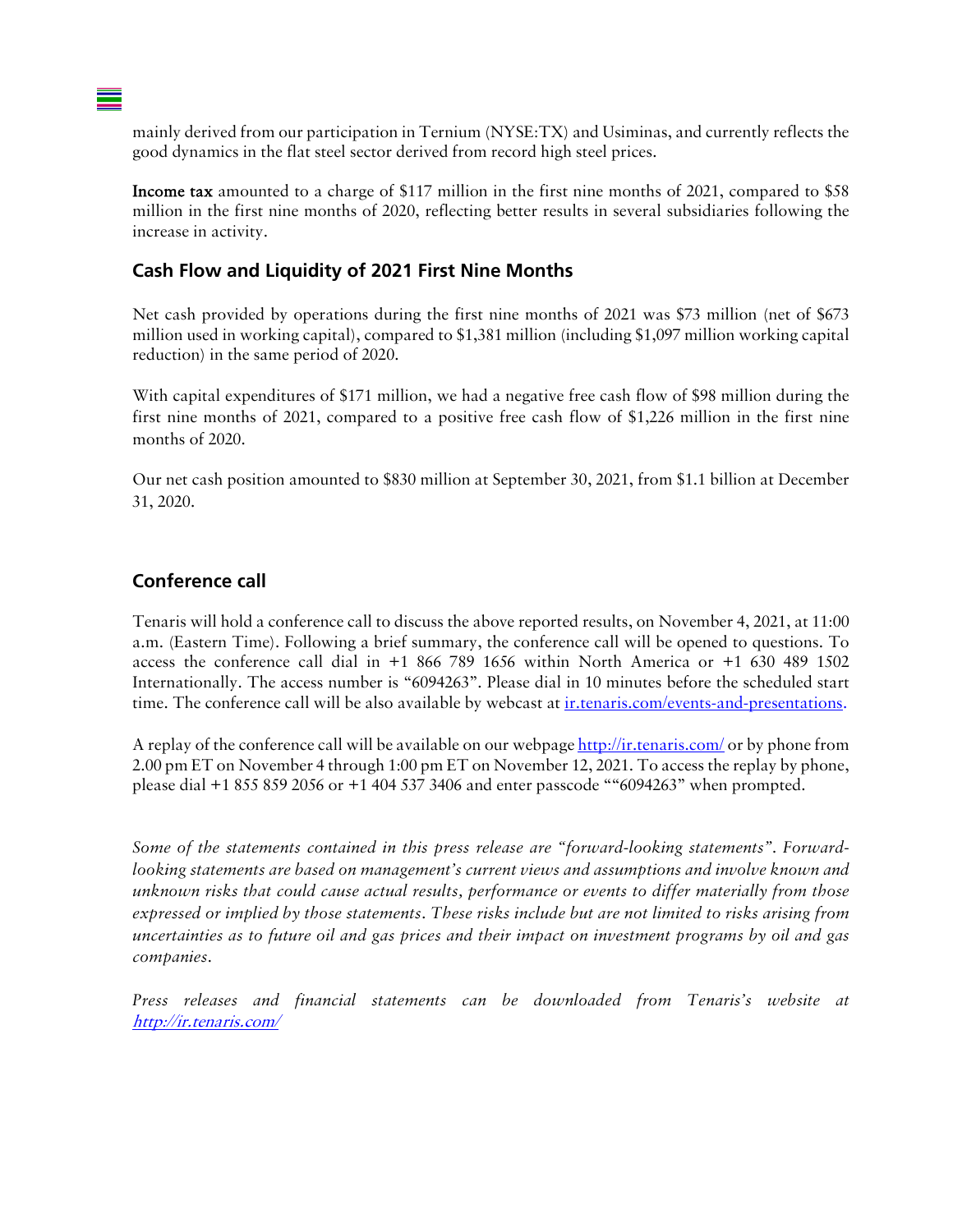# Consolidated Condensed Interim Income Statement

 $\equiv$ 

| (all amounts in thousands of U.S. dollars)                  | Three-month period<br>ended September 30, |            | Nine-month period ended<br>September 30, |               |
|-------------------------------------------------------------|-------------------------------------------|------------|------------------------------------------|---------------|
|                                                             | 2021                                      | 2020       | 2021                                     | 2020          |
| <b>Continuing operations</b>                                | Unaudited                                 |            | Unaudited                                |               |
| Net sales                                                   | 1,753,743                                 | 1,012,750  | 4,464,043                                | 4,016,106     |
| Cost of sales                                               | (1, 214, 451)                             | (855, 873) | (3, 211, 232)                            | (3, 191, 860) |
| <b>Gross profit</b>                                         | 539,292                                   | 156,877    | 1,252,811                                | 824,246       |
| Selling, general and administrative expenses                | (316, 708)                                | (234,081)  | (868, 519)                               | (877,090)     |
| Impairment Charge                                           |                                           |            |                                          | (622, 402)    |
| Other operating income (expense), net                       | 8,325                                     | 6,888      | 49,902                                   | 4,790         |
| Operating income (loss)                                     | 230,909                                   | (70, 316)  | 434,194                                  | (670, 456)    |
| Finance Income                                              | 4,988                                     | 4,904      | 32,203                                   | 10,573        |
| Finance Cost                                                | (6,320)                                   | (6, 567)   | (16, 826)                                | (22, 427)     |
| Other financial results                                     | 1,024                                     | (13, 377)  | 5,704                                    | (39, 013)     |
| Income (loss) before equity in earnings of non-consolidated |                                           |            |                                          |               |
| companies and income tax                                    | 230,601                                   | (85, 356)  | 455,275                                  | (721, 323)    |
| Equity in earnings of non-consolidated companies            | 154,139                                   | 21,144     | 379,109                                  | 27,439        |
| Income (loss) before income tax                             | 384,740                                   | (64, 212)  | 834,384                                  | (693, 884)    |
| Income tax                                                  | (58, 505)                                 | 28,328     | (117, 202)                               | (58, 039)     |
| Income (loss) for the period                                | 326,235                                   | (35, 884)  | 717,182                                  | (751, 923)    |
|                                                             |                                           |            |                                          |               |
| Attributable to:                                            |                                           |            |                                          |               |
| Owners of the parent                                        | 329,871                                   | (32, 946)  | 730,157                                  | (740, 975)    |
| Non-controlling interests                                   | (3,636)                                   | (2,938)    | (12, 975)                                | (10, 948)     |
|                                                             | 326,235                                   | (35, 884)  | 717,182                                  | (751, 923)    |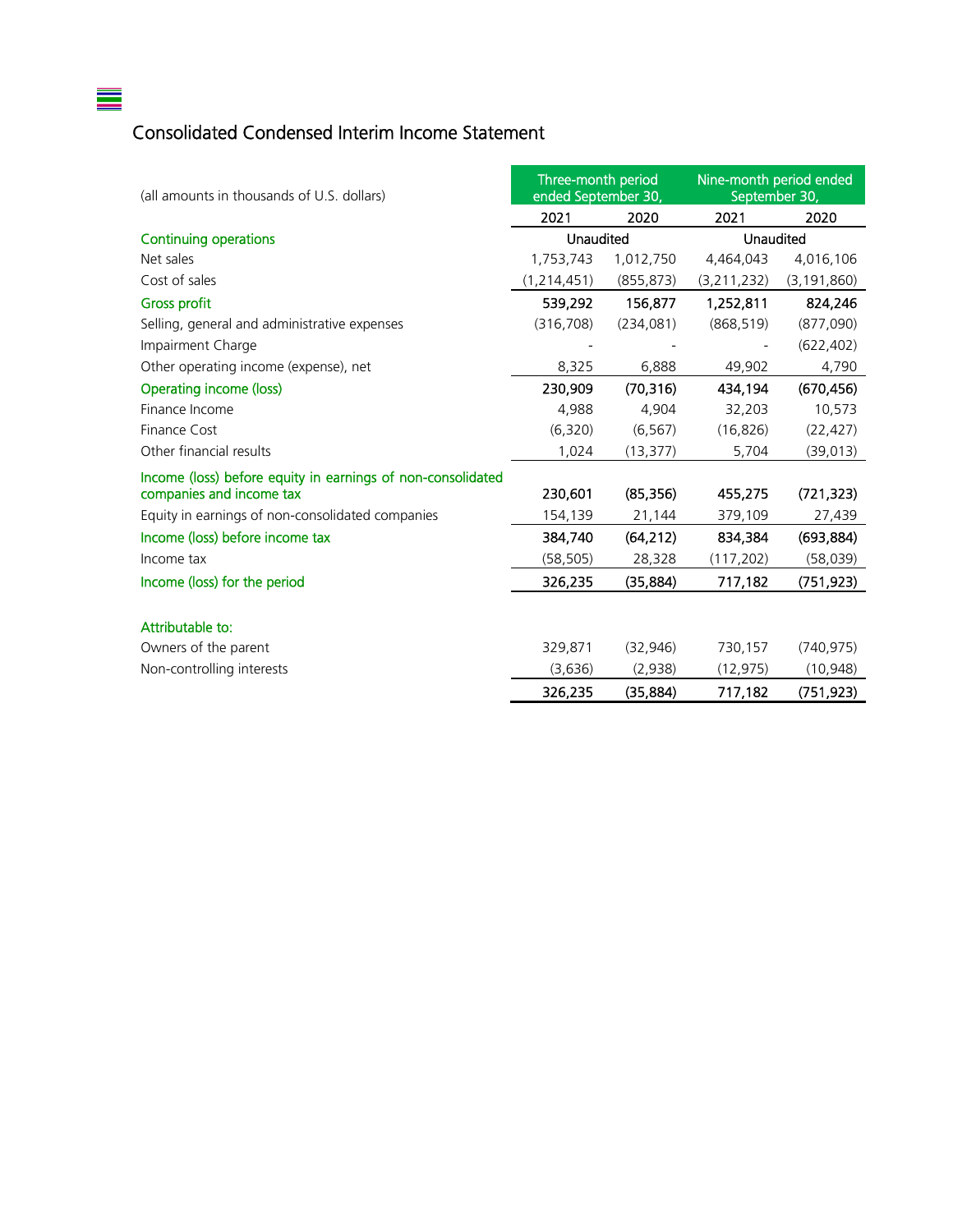# Consolidated Condensed Interim Statement of Financial Position

 $\equiv$ 

| (all amounts in thousands of U.S. dollars)     | At September 30, 2021 |            | At December 31, 2020 |            |
|------------------------------------------------|-----------------------|------------|----------------------|------------|
|                                                | Unaudited             |            |                      |            |
| <b>ASSETS</b>                                  |                       |            |                      |            |
| Non-current assets                             |                       |            |                      |            |
| Property, plant and equipment, net             | 5,937,710             |            | 6,193,181            |            |
| Intangible assets, net                         | 1,384,798             |            | 1,429,056            |            |
| Right-of-use assets, net                       | 215,177               |            | 241,953              |            |
| Investments in non-consolidated companies      | 1,277,059             |            | 957,352              |            |
| Other investments                              | 377,001               |            | 247,082              |            |
| Deferred tax assets                            | 253,178               |            | 205,590              |            |
| Receivables, net                               | 207,782               | 9,652,705  | 154,303              | 9,428,517  |
| <b>Current assets</b>                          |                       |            |                      |            |
| Inventories, net                               | 2,477,445             |            | 1,636,673            |            |
| Receivables and prepayments, net               | 119,222               |            | 77,849               |            |
| Current tax assets                             | 180,556               |            | 136,384              |            |
| Trade receivables, net                         | 1,111,174             |            | 968,148              |            |
| Derivative financial instruments               | 7,612                 |            | 11,449               |            |
| Other investments                              | 457,861               |            | 872,488              |            |
| Cash and cash equivalents                      | 513,781               |            | 584,681              |            |
| Assets held for sale                           | 19,858                | 4,887,509  |                      | 4,287,672  |
| <b>Total assets</b>                            |                       | 14,540,214 |                      | 13,716,189 |
| <b>EQUITY</b>                                  |                       |            |                      |            |
| Capital and reserves attributable to owners of |                       |            |                      |            |
| the parent                                     |                       | 11,763,480 |                      | 11,262,888 |
| Non-controlling interests                      |                       | 178,729    |                      | 183,585    |
| <b>Total equity</b>                            |                       | 11,942,209 |                      | 11,446,473 |
| <b>LIABILITIES</b>                             |                       |            |                      |            |
| <b>Non-current liabilities</b>                 |                       |            |                      |            |
| Borrowings                                     | 111,442               |            | 315,739              |            |
| Lease liabilities                              | 180,702               |            | 213,848              |            |
| Deferred tax liabilities                       | 291,067               |            | 254,801              |            |
| Other liabilities                              | 241,098               |            | 245,635              |            |
| Provisions                                     | 85,865                | 910,174    | 73,218               | 1,103,241  |
| <b>Current liabilities</b>                     |                       |            |                      |            |
| Borrowings                                     | 402,237               |            | 303,268              |            |
| Lease liabilities                              | 39,417                |            | 43,495               |            |
| Derivative financial instruments               | 5,613                 |            | 3,217                |            |
| Current tax liabilities                        | 106,502               |            | 90,593               |            |
| Other liabilities                              | 266,742               |            | 202,826              |            |
| Provisions                                     | 13,848                |            | 12,279               |            |
| Customer advances                              | 56,738                |            | 48,692               |            |
| Trade payables                                 | 791,424               |            | 462,105              |            |
| Liabilities held for sale                      | 5,310                 | 1,687,831  |                      | 1,166,475  |
| <b>Total liabilities</b>                       |                       | 2,598,005  |                      | 2,269,716  |
| <b>Total equity and liabilities</b>            |                       | 14,540,214 |                      | 13,716,189 |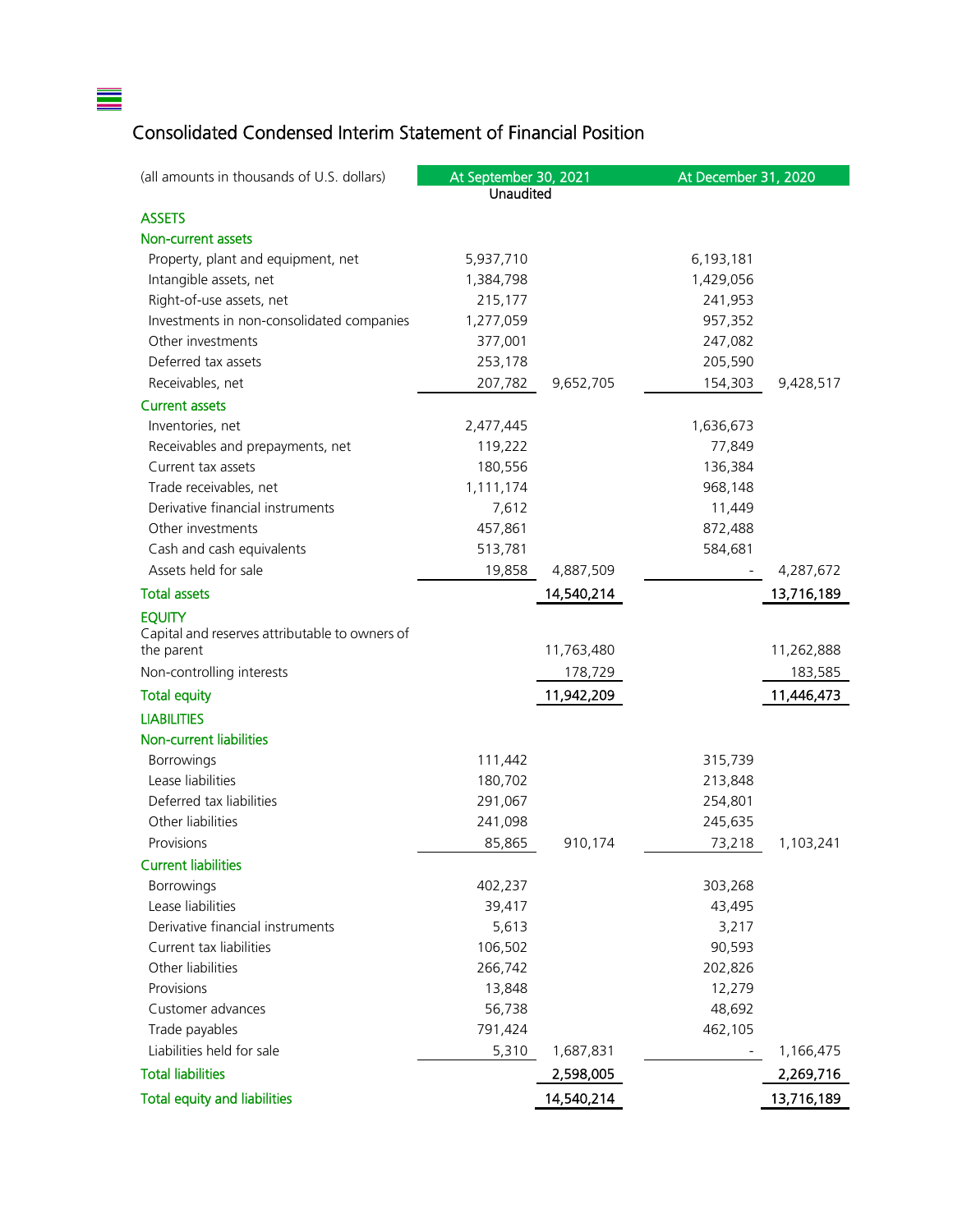# Consolidated Condensed Interim Statement of Cash Flow

 $\equiv$ 

| 2020<br>2020<br>(all amounts in thousands of U.S. dollars)<br>2021<br>2021<br>Unaudited<br>Cash flows from operating activities<br>Unaudited<br>Income (loss) for the period<br>326,235<br>(35, 884)<br>717,182<br>(751, 923)<br>Adjustments for:<br>Depreciation and amortization<br>148,465<br>177,602<br>442,561<br>493,782<br>Impairment charge<br>622,402<br>(55, 288)<br>(57, 583)<br>Income tax accruals less payments<br>12,197<br>11,630<br>Equity in earnings of non-consolidated companies<br>(154, 139)<br>(379, 109)<br>(27, 439)<br>(21, 144)<br>Interest accruals less payments, net<br>(490)<br>171<br>1,542<br>(12, 537)<br>Changes in provisions<br>4,618<br>14,216<br>(9,983)<br>1,798<br>Changes in working capital<br>(275, 622)<br>334,169<br>(672, 712)<br>1,097,209<br>Currency translation adjustment and others<br>(8,360)<br>15,848<br>(48, 186)<br>12,922<br>52,904<br>Net cash provided by operating activities<br>1,380,929<br>417,272<br>73,045<br>Cash flows from investing activities<br>Capital expenditures<br>(74, 306)<br>(41, 571)<br>(170, 871)<br>(155, 156)<br>Changes in advance to suppliers of property, plant<br>1,308<br>709<br>(4,420)<br>and equipment<br>826<br>Acquisition of subsidiaries, net of cash acquired<br>(1,025,367)<br>38,481<br>Proceeds from disposal of property, plant and<br>equipment and intangible assets<br>9,016<br>10,519<br>14,355<br>11,684<br>Investment in companies under cost method<br>(692)<br>(692)<br>Dividends received from non-consolidated companies<br>49,131<br>278<br>Changes in investments in securities<br>35,500<br>(563, 228)<br>(307, 789)<br>278,423<br>Net cash (used in) provided by investing activities<br>(29, 174)<br>(299, 651)<br>165,926<br>(1,730,963)<br>Cash flows from financing activities<br>Dividends paid<br>(165, 275)<br>Dividends paid to non-controlling interest in<br>subsidiaries<br>(148)<br>(3,355)<br>2<br>Changes in non-controlling interests<br>Payments of lease liabilities<br>(11, 917)<br>(10, 870)<br>(38, 221)<br>(35, 813)<br>Proceeds from borrowings<br>289,579<br>116,104<br>575,698<br>558,352<br>Repayments of borrowings<br>(370, 438)<br>(127, 031)<br>(674, 325)<br>(698, 153)<br>Net cash (used in) financing activities<br>(92, 924)<br>(21, 797)<br>(305, 478)<br>(175, 612)<br>(Decrease) Increase in cash and cash equivalents<br>(69, 194)<br>95,824<br>(66, 507)<br>(525, 646)<br>Movement in cash and cash equivalents<br>At the beginning of the period<br>910,898<br>585,239<br>584,583<br>1,554,275<br>Effect of exchange rate changes<br>(4, 411)<br>(2,380)<br>(2, 324)<br>(24, 231)<br>(Decrease) Increase in cash and cash equivalents<br>(69, 194)<br>95,824<br>(66, 507)<br>(525, 646) | Three-month period ended<br>September 30, |  | Nine-month period ended<br>September 30, |  |
|-------------------------------------------------------------------------------------------------------------------------------------------------------------------------------------------------------------------------------------------------------------------------------------------------------------------------------------------------------------------------------------------------------------------------------------------------------------------------------------------------------------------------------------------------------------------------------------------------------------------------------------------------------------------------------------------------------------------------------------------------------------------------------------------------------------------------------------------------------------------------------------------------------------------------------------------------------------------------------------------------------------------------------------------------------------------------------------------------------------------------------------------------------------------------------------------------------------------------------------------------------------------------------------------------------------------------------------------------------------------------------------------------------------------------------------------------------------------------------------------------------------------------------------------------------------------------------------------------------------------------------------------------------------------------------------------------------------------------------------------------------------------------------------------------------------------------------------------------------------------------------------------------------------------------------------------------------------------------------------------------------------------------------------------------------------------------------------------------------------------------------------------------------------------------------------------------------------------------------------------------------------------------------------------------------------------------------------------------------------------------------------------------------------------------------------------------------------------------------------------------------------------------------------------------------------------------------------------------------------------------------------------------------------------------------------------------------------------------------------------------------|-------------------------------------------|--|------------------------------------------|--|
|                                                                                                                                                                                                                                                                                                                                                                                                                                                                                                                                                                                                                                                                                                                                                                                                                                                                                                                                                                                                                                                                                                                                                                                                                                                                                                                                                                                                                                                                                                                                                                                                                                                                                                                                                                                                                                                                                                                                                                                                                                                                                                                                                                                                                                                                                                                                                                                                                                                                                                                                                                                                                                                                                                                                                       |                                           |  |                                          |  |
|                                                                                                                                                                                                                                                                                                                                                                                                                                                                                                                                                                                                                                                                                                                                                                                                                                                                                                                                                                                                                                                                                                                                                                                                                                                                                                                                                                                                                                                                                                                                                                                                                                                                                                                                                                                                                                                                                                                                                                                                                                                                                                                                                                                                                                                                                                                                                                                                                                                                                                                                                                                                                                                                                                                                                       |                                           |  |                                          |  |
|                                                                                                                                                                                                                                                                                                                                                                                                                                                                                                                                                                                                                                                                                                                                                                                                                                                                                                                                                                                                                                                                                                                                                                                                                                                                                                                                                                                                                                                                                                                                                                                                                                                                                                                                                                                                                                                                                                                                                                                                                                                                                                                                                                                                                                                                                                                                                                                                                                                                                                                                                                                                                                                                                                                                                       |                                           |  |                                          |  |
|                                                                                                                                                                                                                                                                                                                                                                                                                                                                                                                                                                                                                                                                                                                                                                                                                                                                                                                                                                                                                                                                                                                                                                                                                                                                                                                                                                                                                                                                                                                                                                                                                                                                                                                                                                                                                                                                                                                                                                                                                                                                                                                                                                                                                                                                                                                                                                                                                                                                                                                                                                                                                                                                                                                                                       |                                           |  |                                          |  |
|                                                                                                                                                                                                                                                                                                                                                                                                                                                                                                                                                                                                                                                                                                                                                                                                                                                                                                                                                                                                                                                                                                                                                                                                                                                                                                                                                                                                                                                                                                                                                                                                                                                                                                                                                                                                                                                                                                                                                                                                                                                                                                                                                                                                                                                                                                                                                                                                                                                                                                                                                                                                                                                                                                                                                       |                                           |  |                                          |  |
|                                                                                                                                                                                                                                                                                                                                                                                                                                                                                                                                                                                                                                                                                                                                                                                                                                                                                                                                                                                                                                                                                                                                                                                                                                                                                                                                                                                                                                                                                                                                                                                                                                                                                                                                                                                                                                                                                                                                                                                                                                                                                                                                                                                                                                                                                                                                                                                                                                                                                                                                                                                                                                                                                                                                                       |                                           |  |                                          |  |
|                                                                                                                                                                                                                                                                                                                                                                                                                                                                                                                                                                                                                                                                                                                                                                                                                                                                                                                                                                                                                                                                                                                                                                                                                                                                                                                                                                                                                                                                                                                                                                                                                                                                                                                                                                                                                                                                                                                                                                                                                                                                                                                                                                                                                                                                                                                                                                                                                                                                                                                                                                                                                                                                                                                                                       |                                           |  |                                          |  |
|                                                                                                                                                                                                                                                                                                                                                                                                                                                                                                                                                                                                                                                                                                                                                                                                                                                                                                                                                                                                                                                                                                                                                                                                                                                                                                                                                                                                                                                                                                                                                                                                                                                                                                                                                                                                                                                                                                                                                                                                                                                                                                                                                                                                                                                                                                                                                                                                                                                                                                                                                                                                                                                                                                                                                       |                                           |  |                                          |  |
|                                                                                                                                                                                                                                                                                                                                                                                                                                                                                                                                                                                                                                                                                                                                                                                                                                                                                                                                                                                                                                                                                                                                                                                                                                                                                                                                                                                                                                                                                                                                                                                                                                                                                                                                                                                                                                                                                                                                                                                                                                                                                                                                                                                                                                                                                                                                                                                                                                                                                                                                                                                                                                                                                                                                                       |                                           |  |                                          |  |
|                                                                                                                                                                                                                                                                                                                                                                                                                                                                                                                                                                                                                                                                                                                                                                                                                                                                                                                                                                                                                                                                                                                                                                                                                                                                                                                                                                                                                                                                                                                                                                                                                                                                                                                                                                                                                                                                                                                                                                                                                                                                                                                                                                                                                                                                                                                                                                                                                                                                                                                                                                                                                                                                                                                                                       |                                           |  |                                          |  |
|                                                                                                                                                                                                                                                                                                                                                                                                                                                                                                                                                                                                                                                                                                                                                                                                                                                                                                                                                                                                                                                                                                                                                                                                                                                                                                                                                                                                                                                                                                                                                                                                                                                                                                                                                                                                                                                                                                                                                                                                                                                                                                                                                                                                                                                                                                                                                                                                                                                                                                                                                                                                                                                                                                                                                       |                                           |  |                                          |  |
|                                                                                                                                                                                                                                                                                                                                                                                                                                                                                                                                                                                                                                                                                                                                                                                                                                                                                                                                                                                                                                                                                                                                                                                                                                                                                                                                                                                                                                                                                                                                                                                                                                                                                                                                                                                                                                                                                                                                                                                                                                                                                                                                                                                                                                                                                                                                                                                                                                                                                                                                                                                                                                                                                                                                                       |                                           |  |                                          |  |
|                                                                                                                                                                                                                                                                                                                                                                                                                                                                                                                                                                                                                                                                                                                                                                                                                                                                                                                                                                                                                                                                                                                                                                                                                                                                                                                                                                                                                                                                                                                                                                                                                                                                                                                                                                                                                                                                                                                                                                                                                                                                                                                                                                                                                                                                                                                                                                                                                                                                                                                                                                                                                                                                                                                                                       |                                           |  |                                          |  |
|                                                                                                                                                                                                                                                                                                                                                                                                                                                                                                                                                                                                                                                                                                                                                                                                                                                                                                                                                                                                                                                                                                                                                                                                                                                                                                                                                                                                                                                                                                                                                                                                                                                                                                                                                                                                                                                                                                                                                                                                                                                                                                                                                                                                                                                                                                                                                                                                                                                                                                                                                                                                                                                                                                                                                       |                                           |  |                                          |  |
|                                                                                                                                                                                                                                                                                                                                                                                                                                                                                                                                                                                                                                                                                                                                                                                                                                                                                                                                                                                                                                                                                                                                                                                                                                                                                                                                                                                                                                                                                                                                                                                                                                                                                                                                                                                                                                                                                                                                                                                                                                                                                                                                                                                                                                                                                                                                                                                                                                                                                                                                                                                                                                                                                                                                                       |                                           |  |                                          |  |
|                                                                                                                                                                                                                                                                                                                                                                                                                                                                                                                                                                                                                                                                                                                                                                                                                                                                                                                                                                                                                                                                                                                                                                                                                                                                                                                                                                                                                                                                                                                                                                                                                                                                                                                                                                                                                                                                                                                                                                                                                                                                                                                                                                                                                                                                                                                                                                                                                                                                                                                                                                                                                                                                                                                                                       |                                           |  |                                          |  |
|                                                                                                                                                                                                                                                                                                                                                                                                                                                                                                                                                                                                                                                                                                                                                                                                                                                                                                                                                                                                                                                                                                                                                                                                                                                                                                                                                                                                                                                                                                                                                                                                                                                                                                                                                                                                                                                                                                                                                                                                                                                                                                                                                                                                                                                                                                                                                                                                                                                                                                                                                                                                                                                                                                                                                       |                                           |  |                                          |  |
|                                                                                                                                                                                                                                                                                                                                                                                                                                                                                                                                                                                                                                                                                                                                                                                                                                                                                                                                                                                                                                                                                                                                                                                                                                                                                                                                                                                                                                                                                                                                                                                                                                                                                                                                                                                                                                                                                                                                                                                                                                                                                                                                                                                                                                                                                                                                                                                                                                                                                                                                                                                                                                                                                                                                                       |                                           |  |                                          |  |
|                                                                                                                                                                                                                                                                                                                                                                                                                                                                                                                                                                                                                                                                                                                                                                                                                                                                                                                                                                                                                                                                                                                                                                                                                                                                                                                                                                                                                                                                                                                                                                                                                                                                                                                                                                                                                                                                                                                                                                                                                                                                                                                                                                                                                                                                                                                                                                                                                                                                                                                                                                                                                                                                                                                                                       |                                           |  |                                          |  |
|                                                                                                                                                                                                                                                                                                                                                                                                                                                                                                                                                                                                                                                                                                                                                                                                                                                                                                                                                                                                                                                                                                                                                                                                                                                                                                                                                                                                                                                                                                                                                                                                                                                                                                                                                                                                                                                                                                                                                                                                                                                                                                                                                                                                                                                                                                                                                                                                                                                                                                                                                                                                                                                                                                                                                       |                                           |  |                                          |  |
|                                                                                                                                                                                                                                                                                                                                                                                                                                                                                                                                                                                                                                                                                                                                                                                                                                                                                                                                                                                                                                                                                                                                                                                                                                                                                                                                                                                                                                                                                                                                                                                                                                                                                                                                                                                                                                                                                                                                                                                                                                                                                                                                                                                                                                                                                                                                                                                                                                                                                                                                                                                                                                                                                                                                                       |                                           |  |                                          |  |
|                                                                                                                                                                                                                                                                                                                                                                                                                                                                                                                                                                                                                                                                                                                                                                                                                                                                                                                                                                                                                                                                                                                                                                                                                                                                                                                                                                                                                                                                                                                                                                                                                                                                                                                                                                                                                                                                                                                                                                                                                                                                                                                                                                                                                                                                                                                                                                                                                                                                                                                                                                                                                                                                                                                                                       |                                           |  |                                          |  |
|                                                                                                                                                                                                                                                                                                                                                                                                                                                                                                                                                                                                                                                                                                                                                                                                                                                                                                                                                                                                                                                                                                                                                                                                                                                                                                                                                                                                                                                                                                                                                                                                                                                                                                                                                                                                                                                                                                                                                                                                                                                                                                                                                                                                                                                                                                                                                                                                                                                                                                                                                                                                                                                                                                                                                       |                                           |  |                                          |  |
|                                                                                                                                                                                                                                                                                                                                                                                                                                                                                                                                                                                                                                                                                                                                                                                                                                                                                                                                                                                                                                                                                                                                                                                                                                                                                                                                                                                                                                                                                                                                                                                                                                                                                                                                                                                                                                                                                                                                                                                                                                                                                                                                                                                                                                                                                                                                                                                                                                                                                                                                                                                                                                                                                                                                                       |                                           |  |                                          |  |
|                                                                                                                                                                                                                                                                                                                                                                                                                                                                                                                                                                                                                                                                                                                                                                                                                                                                                                                                                                                                                                                                                                                                                                                                                                                                                                                                                                                                                                                                                                                                                                                                                                                                                                                                                                                                                                                                                                                                                                                                                                                                                                                                                                                                                                                                                                                                                                                                                                                                                                                                                                                                                                                                                                                                                       |                                           |  |                                          |  |
|                                                                                                                                                                                                                                                                                                                                                                                                                                                                                                                                                                                                                                                                                                                                                                                                                                                                                                                                                                                                                                                                                                                                                                                                                                                                                                                                                                                                                                                                                                                                                                                                                                                                                                                                                                                                                                                                                                                                                                                                                                                                                                                                                                                                                                                                                                                                                                                                                                                                                                                                                                                                                                                                                                                                                       |                                           |  |                                          |  |
|                                                                                                                                                                                                                                                                                                                                                                                                                                                                                                                                                                                                                                                                                                                                                                                                                                                                                                                                                                                                                                                                                                                                                                                                                                                                                                                                                                                                                                                                                                                                                                                                                                                                                                                                                                                                                                                                                                                                                                                                                                                                                                                                                                                                                                                                                                                                                                                                                                                                                                                                                                                                                                                                                                                                                       |                                           |  |                                          |  |
|                                                                                                                                                                                                                                                                                                                                                                                                                                                                                                                                                                                                                                                                                                                                                                                                                                                                                                                                                                                                                                                                                                                                                                                                                                                                                                                                                                                                                                                                                                                                                                                                                                                                                                                                                                                                                                                                                                                                                                                                                                                                                                                                                                                                                                                                                                                                                                                                                                                                                                                                                                                                                                                                                                                                                       |                                           |  |                                          |  |
|                                                                                                                                                                                                                                                                                                                                                                                                                                                                                                                                                                                                                                                                                                                                                                                                                                                                                                                                                                                                                                                                                                                                                                                                                                                                                                                                                                                                                                                                                                                                                                                                                                                                                                                                                                                                                                                                                                                                                                                                                                                                                                                                                                                                                                                                                                                                                                                                                                                                                                                                                                                                                                                                                                                                                       |                                           |  |                                          |  |
|                                                                                                                                                                                                                                                                                                                                                                                                                                                                                                                                                                                                                                                                                                                                                                                                                                                                                                                                                                                                                                                                                                                                                                                                                                                                                                                                                                                                                                                                                                                                                                                                                                                                                                                                                                                                                                                                                                                                                                                                                                                                                                                                                                                                                                                                                                                                                                                                                                                                                                                                                                                                                                                                                                                                                       |                                           |  |                                          |  |
|                                                                                                                                                                                                                                                                                                                                                                                                                                                                                                                                                                                                                                                                                                                                                                                                                                                                                                                                                                                                                                                                                                                                                                                                                                                                                                                                                                                                                                                                                                                                                                                                                                                                                                                                                                                                                                                                                                                                                                                                                                                                                                                                                                                                                                                                                                                                                                                                                                                                                                                                                                                                                                                                                                                                                       |                                           |  |                                          |  |
|                                                                                                                                                                                                                                                                                                                                                                                                                                                                                                                                                                                                                                                                                                                                                                                                                                                                                                                                                                                                                                                                                                                                                                                                                                                                                                                                                                                                                                                                                                                                                                                                                                                                                                                                                                                                                                                                                                                                                                                                                                                                                                                                                                                                                                                                                                                                                                                                                                                                                                                                                                                                                                                                                                                                                       |                                           |  |                                          |  |
|                                                                                                                                                                                                                                                                                                                                                                                                                                                                                                                                                                                                                                                                                                                                                                                                                                                                                                                                                                                                                                                                                                                                                                                                                                                                                                                                                                                                                                                                                                                                                                                                                                                                                                                                                                                                                                                                                                                                                                                                                                                                                                                                                                                                                                                                                                                                                                                                                                                                                                                                                                                                                                                                                                                                                       |                                           |  |                                          |  |
|                                                                                                                                                                                                                                                                                                                                                                                                                                                                                                                                                                                                                                                                                                                                                                                                                                                                                                                                                                                                                                                                                                                                                                                                                                                                                                                                                                                                                                                                                                                                                                                                                                                                                                                                                                                                                                                                                                                                                                                                                                                                                                                                                                                                                                                                                                                                                                                                                                                                                                                                                                                                                                                                                                                                                       |                                           |  |                                          |  |
|                                                                                                                                                                                                                                                                                                                                                                                                                                                                                                                                                                                                                                                                                                                                                                                                                                                                                                                                                                                                                                                                                                                                                                                                                                                                                                                                                                                                                                                                                                                                                                                                                                                                                                                                                                                                                                                                                                                                                                                                                                                                                                                                                                                                                                                                                                                                                                                                                                                                                                                                                                                                                                                                                                                                                       |                                           |  |                                          |  |
|                                                                                                                                                                                                                                                                                                                                                                                                                                                                                                                                                                                                                                                                                                                                                                                                                                                                                                                                                                                                                                                                                                                                                                                                                                                                                                                                                                                                                                                                                                                                                                                                                                                                                                                                                                                                                                                                                                                                                                                                                                                                                                                                                                                                                                                                                                                                                                                                                                                                                                                                                                                                                                                                                                                                                       |                                           |  |                                          |  |
| 1,004,398<br>1,004,398<br>513,665<br>513,665                                                                                                                                                                                                                                                                                                                                                                                                                                                                                                                                                                                                                                                                                                                                                                                                                                                                                                                                                                                                                                                                                                                                                                                                                                                                                                                                                                                                                                                                                                                                                                                                                                                                                                                                                                                                                                                                                                                                                                                                                                                                                                                                                                                                                                                                                                                                                                                                                                                                                                                                                                                                                                                                                                          |                                           |  |                                          |  |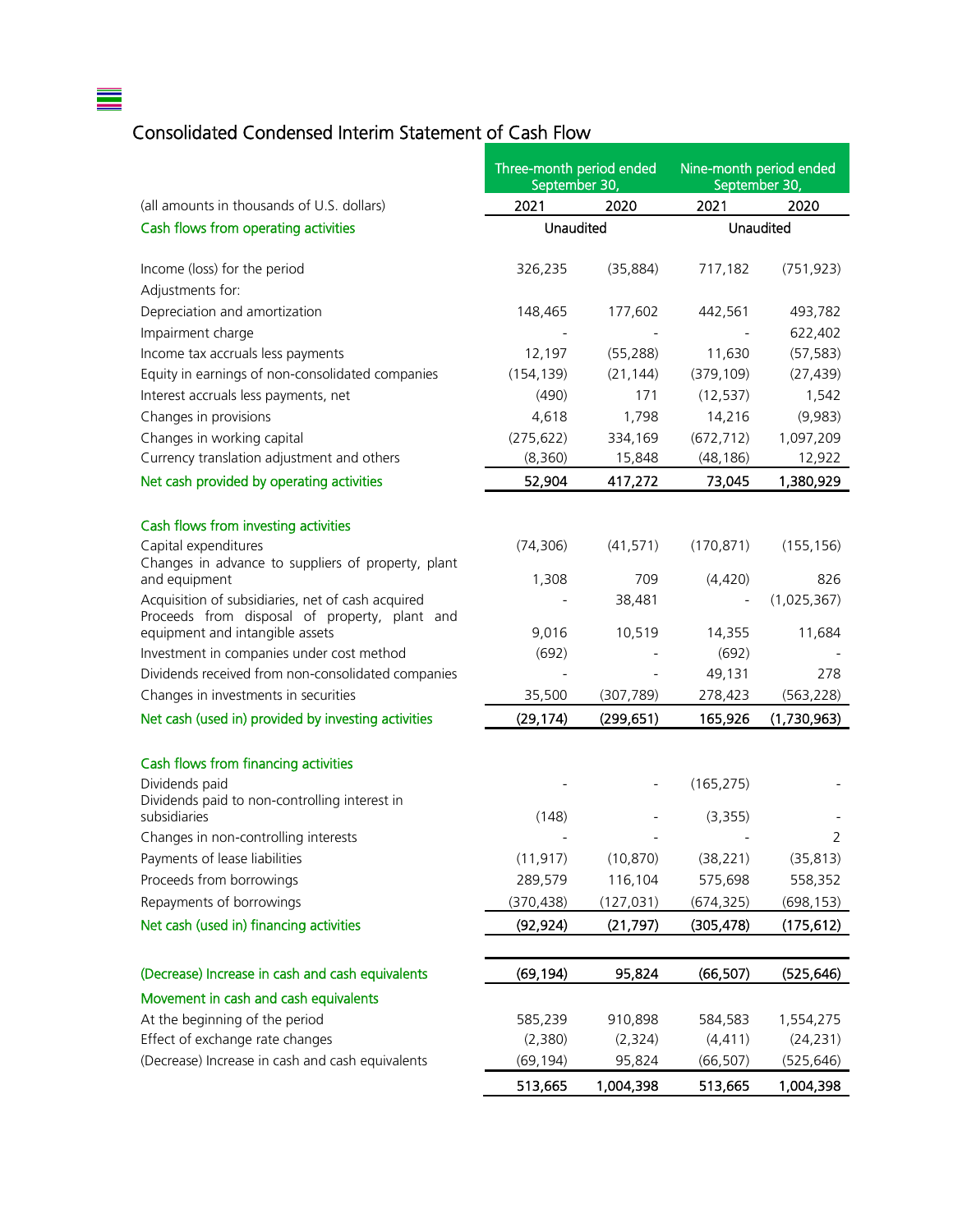### Exhibit I – Alternative performance measures

#### **EBITDA, Earnings before interest, tax, depreciation and amortization.**

EBITDA provides an analysis of the operating results excluding depreciation and amortization and impairments, as they are non-cash variables which can vary substantially from company to company depending on accounting policies and the accounting value of the assets. EBITDA is an approximation to pre-tax operating cash flow and reflects cash generation before working capital variation. EBITDA is widely used by investors when evaluating businesses (multiples valuation), as well as by rating agencies and creditors to evaluate the level of debt, comparing EBITDA with net debt.

EBITDA is calculated in the following manner:

EBITDA= Operating results + Depreciation and amortization + Impairment charges/(reversals).

| (all amounts in thousands of U.S. dollars) | Three-month period ended<br>September 30, |           | Nine-month period ended<br>September 30, |            |
|--------------------------------------------|-------------------------------------------|-----------|------------------------------------------|------------|
|                                            | 2021                                      | 2020      | 2021                                     | 2020       |
| Operating income (Loss)                    | 230,909                                   | (70, 316) | 434.194                                  | (670, 456) |
| Depreciation and amortization              | 148,465                                   | 177,602   | 442.561                                  | 493,782    |
| Impairment                                 | $\overline{\phantom{0}}$                  |           |                                          | 622,402    |
| <b>EBITDA</b>                              | 379,374                                   | 107,286   | 876,755                                  | 445,728    |

# **Free Cash Flow**

Free cash flow is a measure of financial performance, calculated as operating cash flow less capital expenditures. FCF represents the cash that a company is able to generate after spending the money required to maintain or expand its asset base.

Free cash flow is calculated in the following manner:

Free cash flow = Net cash (used in) provided by operating activities - Capital expenditures.

| (all amounts in thousands of U.S. dollars) | Three-month period ended<br>September 30, |          | Nine-month period ended<br>September 30, |           |
|--------------------------------------------|-------------------------------------------|----------|------------------------------------------|-----------|
|                                            | 2021                                      | 2020     | 2021                                     | 2020      |
| Net cash provided by operating activities  | 52.904                                    | 417.272  | 73.045                                   | 1.380.929 |
| Capital expenditures                       | (74.306)                                  | (41.571) | (170.871)                                | (155.156) |
| Free cash flow                             | (21, 402)                                 | 375,701  | (97.826)                                 | 1,225,773 |

# **Net Cash / (Debt)**

This is the net balance of cash and cash equivalents, other current investments and fixed income investments held to maturity less total borrowings. It provides a summary of the financial solvency and liquidity of the company. Net cash / (debt) is widely used by investors, rating agencies and creditors to assess the company's leverage, financial strength, flexibility and risks.